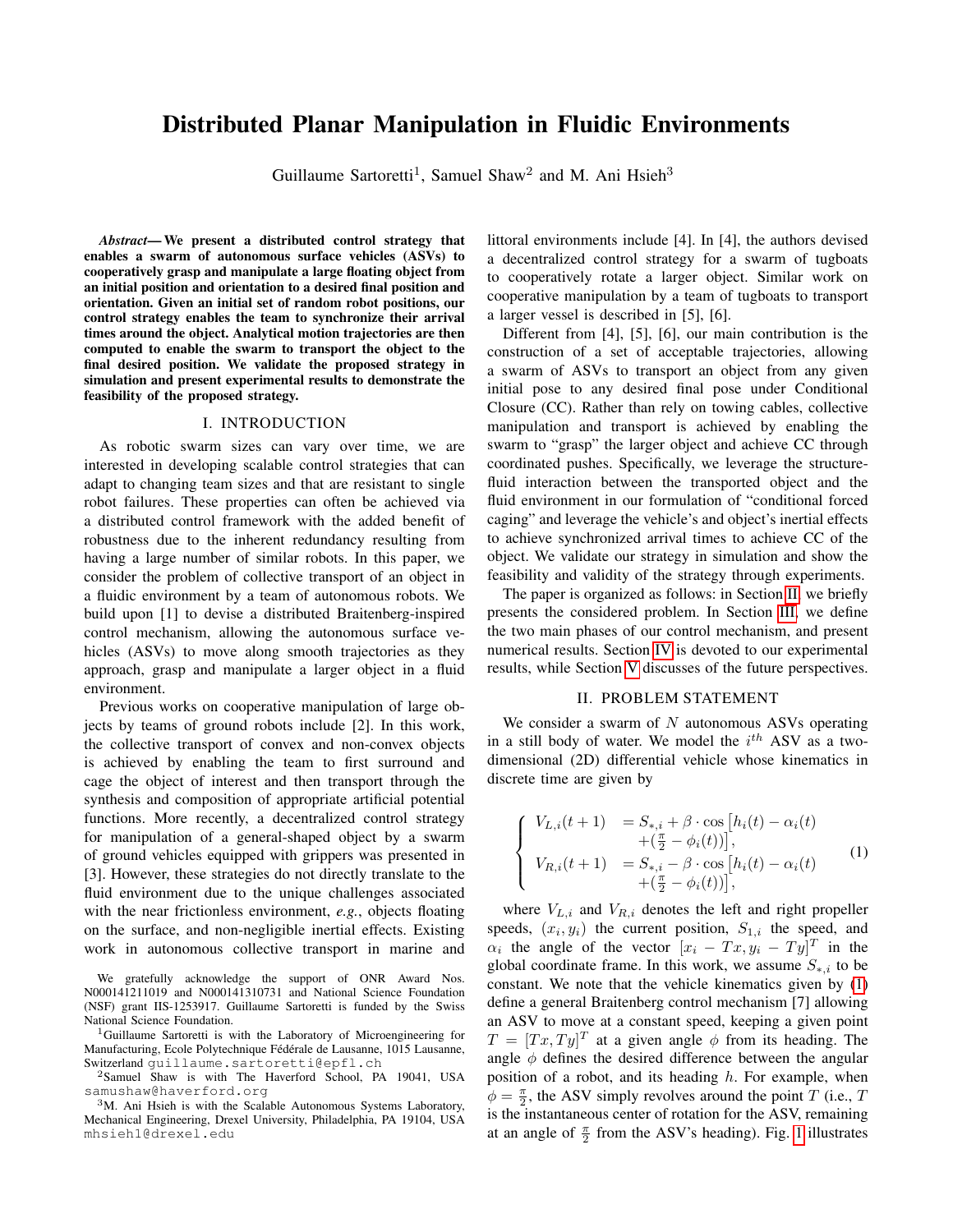the situation at a given time and depicts the various relevant quantities.



<span id="page-1-1"></span>Fig. 1. (a) Schematic of the relevant quantities for the Braitenberg control mechanism given by [\(1\)](#page-0-1). Here,  $T = \mathbf{O} = (0, 0)$  with the object (blue rectangle) and an ASV (black dot) located at position  $(x, y)$ . The ASV's heading h is illustrated in red and its angular position  $\alpha$  in black. A desired angle  $\phi$ , defining the desired difference between  $\alpha$  and  $h$ , is shown in blue.

Given a large object, which we will represent as a rectangle in 2D, that is initially centered at the origin,  $\mathbf{O} = (0, 0)$ , of the global frame, we assume that the object is positioned such that its length lies along the global  $X$ -axis. The objective is to devise a collective transport strategy such that the swarm encloses or "grasps" the object and transports it to a final pose  $[x_f, y_f, h_f]^T$  where  $h_f$  denotes the orientation of the object. To achieve this, we decompose the problem into two separate phases: the "grasping" and transport phases. We describe our methodology in the following section.

# <span id="page-1-0"></span>III. PLANAR MANIPULATIONS UNDER CONDITIONAL FORCED CAGING

#### *A. Distributed Approach and Grasp*

We assume vehicles are initially randomly positioned within the workspace. "Grasping" is achieved by aligning the vehicles on one side of the object, facing the object (namely, on the side where  $y > 0$ ). This will enable the team to transport the object by cooperatively pushing the object towards its pose. To achieve this, we assign each robot a target point  $T_i$   $(1 \le i \le N)$  to aim for as it approaches the object. We choose  $T_2, ..., T_{N-1}$  such that they are uniformly distributed along the central axis of the object, while  $T_1$  and  $T_N$  are placed at each end of the object. This allows the swarm to hold the object under Conditional Closure (CC) once the object is "grasped" (see Fig[.2a\)](#page-1-2) [8].

To achieve this, we set  $S_{*,i} = S_{1,i}$  in [\(1\)](#page-0-1) where  $S_{1,i}$ is the constant approach speed and  $\alpha = \arctan\left(\frac{y_i - T_{y_i}}{x_i - T_{y_i}}\right)$  $x_i-T_{x_i}$  $).$ The kinematics given by [\(1\)](#page-0-1) allows a robot to rotate around the origin point in a clockwise direction for  $\phi = \frac{\pi}{2}$ , and in a counter-clockwise direction for  $\phi = 3\frac{\pi}{2}$ . For robots starting in the half-plane  $\{x > 0\}$ , we want them to rotate in the counter-clockwise direction to reach their destination faster. To achieve this, we let  $D \in \{0, 1\}$  denote each robot's direction of rotation (clockwise (0) or counter-clockwise (1)). An ASV starting in the half-plane  $\{x < T_i\}$  is assigned  $D =$ 0, and an ASV starting at initial position  $x_{0,i} \geq T_i$  receives  $D = 1$ . A correction is then made to [\(1\)](#page-0-1) to encompass this rotation direction, by changing  $\phi_i(t) \rightarrow \phi_i(t) + D\pi$ .

<span id="page-1-2"></span>

<span id="page-1-4"></span>Fig. 2. (a) Example of conditional closure (CC), where the pushing ASVs (black dots) are able to translate and rotate the object, with constraints on the translation direction and the rotation pivot. The target points are depicted as blue crosses, and the ASVs' heading vectors as red segments). (b) Typical shape of the spiral of Eq.[\(4\)](#page-2-0), with  $r_{\pi} = 1$ . Here,  $\theta = \arcsin(\alpha, \frac{\pi}{2})$ , meaning that both axes are simply switched.

To obtain a spiral-shaped motion from the initial position of the robot until its perpendicular approach to the object's side, we now let  $\phi$  depend on the angular position of each robot. We want  $\phi \approx \frac{\pi}{2}$  when the robot is in the lower halfplane  $\{y < 0\}$  (i.e., pure rotation around the origin point). We then want  $\phi$  to gradually decrease toward  $\phi = 0$ , as  $\alpha$ approaches  $\frac{\pi}{2}$  (i.e., pure attraction to the origin point). We let  $\phi$  exponentially decrease, as  $\alpha$  approaches  $\frac{\pi}{2}$ :

<span id="page-1-5"></span>
$$
\phi_{\sigma}(\alpha) = \frac{\pi}{2} \left( 1 - \exp \left( -\frac{arcmin(\alpha, \frac{\pi}{2})}{\sigma} \right) \right), \quad (2)
$$

where  $\sigma^2 \in \mathbb{R}^+$  controls the rate of exponential decay. We write  $arcsin(\theta_1, \theta_2)$  as the minimal angle difference between  $\theta_1$  and  $\theta_2$ :

$$
arcmin(\theta_1, \theta_2) := \min\left(\begin{array}{c} mod(\theta_1 - \theta_2, 2\pi) \\ mod(\theta_2 - \theta_1, 2\pi) \end{array}\right).
$$

We finally incorporate  $\phi_{\sigma}(\alpha)$  into Eq.[\(1\)](#page-0-1) to obtain the final control mechanism for our robotic swarm. Note how  $\phi_{\sigma}(\alpha)$ must also be corrected with regard to  $D$ , to obtain suitable dynamics for both turning directions:

<span id="page-1-3"></span>
$$
\begin{cases}\nV_{L,i}(t+1) &= S_{1,i} + \beta \cdot \cos\left[h_i(t) - \alpha_i(t) + \frac{\pi}{2} + D\pi - (2D - 1)\phi_\sigma(\alpha_i(t))\right], \\
V_{R,i}(t+1) &= S_{1,i} - \beta \cdot \cos\left[h_i(t) - \alpha_i(t) + \frac{\pi}{2} + D\pi - (2D - 1)\phi_\sigma(\alpha_i(t))\right],\n\end{cases} (3)
$$

*1) Computation of the Approaching Speeds:* Given [\(3\)](#page-1-3), a robot starting at any given initial position moves along a spiral-shaped trajectory toward its given target point T. We now want all robots to converge to their targets  $T_i$  at a desired given time  $T_{goal}$ . The correct synchronization of the arrival times allows the robots to start pushing the object all at once. To do this, we estimate the length of the resulting individual robot trajectories resulting from the Braitenberg control mechanism given by [\(3\)](#page-1-3) as exponential spirals. We express a spiral as a function of the radius of each point of the spiral with respect to its angular position. To simplify the expression, we rotate the frame of reference, and measure the angular position  $\theta$  of the spiral's points starting from the angle  $\frac{\pi}{2}$ . In our case, our spirals are defined for any angular position  $\theta \in [0; \pi]$ , where, because of symmetries, robots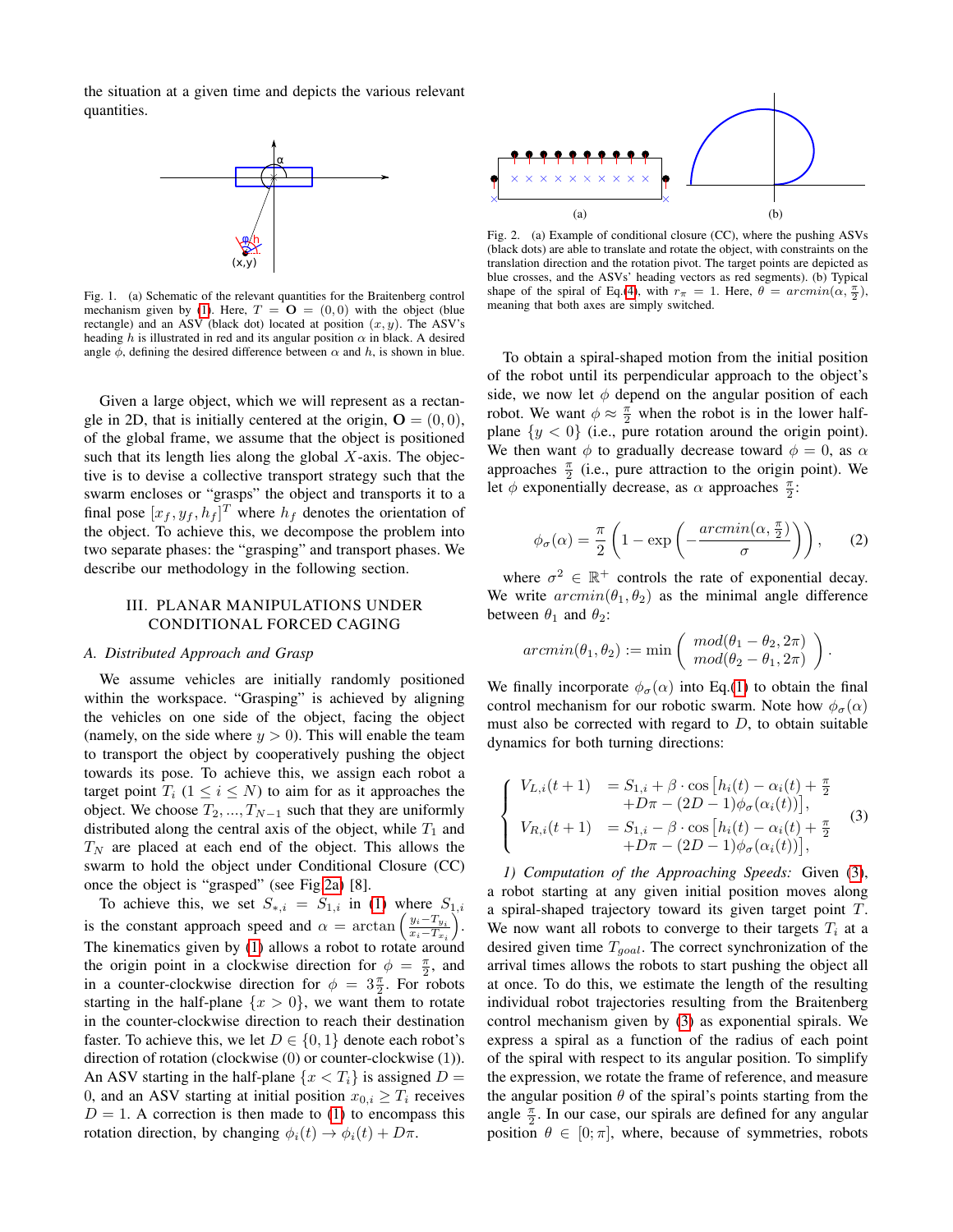cannot move more than half a circle around their target point. Using the relation for  $\phi_{\sigma}(\alpha)$ , our approximate spiral is:

<span id="page-2-0"></span>
$$
r(\theta) := r_{\pi} \left( 1 - \exp\left( -\frac{\theta}{\sigma} \right) \right). \tag{4}
$$

The typical shape of the spiral, with  $r_{\pi} = 1$ , is shown in Fig. [2b.](#page-1-4) In our case, we need to let each robot compute  $r_{\pi}$ , from its initial position  $(r_0, \theta_0)$ , where  $\theta_0 = arcmin(\alpha_0, \frac{\pi}{2})$ . This is achieved by putting  $r_0$  and  $\theta_0$  in [\(4\)](#page-2-0), and by extracting  $r_{\pi}$  we get  $r_{\pi} = r_0 / \left(1 - \exp\left(-\frac{\theta_0}{\sigma}\right)\right)$ . With the expression of the spiral for the trajectories' shapes, we can now obtain the trajectories lengths from the initial position of each robot. The initial angular and radial positions of each robot are first computed with respect to their target point:

$$
\begin{cases}\n r_0 = \sqrt{(x_0 - T_x)^2 + (y_0 - T_y)^2} \\
 \theta_0 = \arcsin(\arctan \frac{y_0 - T_y}{x_0 - T_x}, \frac{\pi}{2}).\n\end{cases}
$$

We then compute the length of the spiral following Eq.[\(4\)](#page-2-0), from the initial position to the target point, as:

$$
L_i(r_0, \theta_0) = \int_0^{\theta_0} \sqrt{r(\theta)^2 + \left(\frac{d}{d\theta}r(\theta)\right)^2} d\theta,
$$

which yields a lengthy but exact result, given in Eq.[\(5\)](#page-3-1).

With this analytical expression for the trajectory length of an ASV starting at any initial position, we are able to adapt the individual speeds  $S_{1,i}$  of each ASV. We let the approach speed of each ASV depend on its trajectory length  $L_i(r_0, \theta_0)$ in order to let the ASVs meet their target point in the vicinity of a desired time  $T_{goal}$ :

$$
S_{1,i} = S_{1,i}(r_0, \theta_0) = \frac{L_i(r_0, \theta_0)}{T_{goal}}.
$$
 (6)

*2) Link with Brownian Swarms:* Eq.[\(3\)](#page-1-3) can be translated into a set of differential equations to model the multiagent swarm dynamics. We identify the ASVs as Brownian agents in  $\mathbb{R}^2$  with the following dynamics expressed in polar coordinates:

<span id="page-2-1"></span>
$$
\begin{cases}\ndr_i(t) = -S_{1,i} \cdot \exp\left(-\frac{arcmin(\alpha_i(t), \frac{\pi}{2})}{\sigma}\right), \\
d\alpha_i(t) = (2D - 1)\frac{S_{1,i}}{r_i(t)} \left(1 - \exp\left(-\frac{arcmin(\alpha_i(t), \frac{\pi}{2})}{\sigma}\right)\right).\n\end{cases}
$$

Noise can be added to [\(7\)](#page-2-1) in the form of White Gaussian noise to model any actuators and/or sensors uncertainty. This effectively allows us to express the global swarm dynamics as a set of  $N$  stochastic differential equations (SDE). Conventional tools of dynamical systems theory can be used on the resulting nonlinear SDEs to study the probability distribution of the swarm's position during the approach. Note that, similar to the original Braitenberg control, the norm of the instantaneous speed of each agent remains constant through time  $v_i(t) = r(t)d\alpha(t)/dt + dr(t)/dt = S_{1,i} \ \forall t.$ 

# *B. Computation of the Manipulation Trajectories*

It is important to note that in the absence of an external flow field, by aligning the vehicles along one side of the object as shown in Fig. [2a](#page-1-2) is sufficient to achieve CC. Furthermore, in this configuration, the robots can only translate the object towards the half-plane  $\{y \geq 0\}$  and any rotation applied to the object under CC cannot have its pivot point within the object. Therefore, the distance between the barycentric position of the object, and the pivot point must be at least  $\frac{S_x}{2}$ , *i.e.*, half the object's length. These constraints define a set of allowed translations and rotations, which the swarm can apply to the object under CC. As such, the objective in the second phase is to synthesize a strategy enabling the swarm to maintain CC while transporting the object to the desired final pose  $[x_f, y_f, h_f]^T$  given its initial pose of  $x_0 = y_0 = h_0 = 0$ .

In this second phase, the ASVs will be modeled and controlled via [\(3\)](#page-1-3), however their forward speeds,  $S_{*,i}$ , will be adapted to translate/rotate the object. To achieve this, we restrict the object's motion to circular arcs only. In fact, given an initial pose of the object, it is possible to move the object to any desired pose by moving the object along a trajectory composed of two well chosen circular arcs. To show this, we let the object first travel along an arc of length  $\alpha_1$  around the center  $[C_{1,x}, C_{1,y}]^T$  of a first circle  $C_1$  followed by a motion along an arc of length  $\alpha_2$  around the center  $[C_{2,x}, C_{2,y}]^T$  of a second circle  $C_2$ . We first note that  $C_{1,y} = 0$ , since the vector  $[C_{1,x} - x_0, C_{1,y} - y_0]^T$  must be perpendicular to the object's initial orientation, *i.e.*, the vector initially given by  $[1,0]^T$ . This ensures that the  $[C_{1,x}-x_0, C_{1,y}-y_0]^T$  is tangent to  $C_1$ , since the object's heading faces the center of  $C_1$ . The constraints of our system can then be expressed as follows:

1) We know that after the first arc  $\alpha_1$ , the orientation of the object is  $\alpha_1$ . After the second arc, the final orientation must therefore verify:

<span id="page-2-2"></span>
$$
h_f = \alpha_1 + \alpha_2. \tag{8}
$$

2) Using the 2D rotation matrix  $M_{\alpha}$ , we can compute the successive positions of the object after traveling along each of the two arcs. After the first arc, the object ends up at the position  $(x_1, y_1)$ , with

<span id="page-2-4"></span>
$$
\begin{pmatrix} x_1 \\ y_1 \end{pmatrix} := M_{\alpha_1} \cdot \begin{pmatrix} x_0 - C_{1,x} \\ y_0 - C_{1,y} \end{pmatrix} + \begin{pmatrix} C_{1,x} \\ C_{1,y} \end{pmatrix}
$$
  
= 
$$
\begin{pmatrix} C_{1,x} \cdot (1 - \cos(\alpha_1)) \\ -C_{1,x} \cdot \sin(\alpha_1) \end{pmatrix}.
$$
 (9)

From this intermediate position, the object then follows an arc length  $\alpha_2$  around the center of  $C_2$ . The final position must equal  $(x_f, y_f)$ , which gives us a second relation:

$$
M_{\alpha_2} \cdot \begin{pmatrix} x_1 - C_{2,x} \\ y_1 - C_{2,y} \end{pmatrix} + \begin{pmatrix} C_{2,x} \\ C_{2,y} \end{pmatrix} = \begin{pmatrix} x_f \\ y_f \end{pmatrix}.
$$
 (10)

3) Finally, the vector  $[x_1 - C_{2,x}, y_1 - C_{2,y}]^T$  must be perpendicular to the object's normal vector after the first arc. This condition, similar to  $C_{1,y} = 0$ , ensures that at  $(x_1, y_1)$ , the object is simultaneously on both circles  $C_1$  and  $C_2$ .

<span id="page-2-3"></span>
$$
\begin{pmatrix} x_1 - C_{2,x} \\ y_1 - C_{2,y} \end{pmatrix} \cdot M_{\alpha_1} \cdot \begin{pmatrix} 1 \\ 0 \end{pmatrix} =
$$
  
\n
$$
(C_{2,x} - C_{1,x}) \cdot \sin(\alpha_1) - C_{2,y} \cdot \cos(\alpha_1) = 0.
$$
\n(11)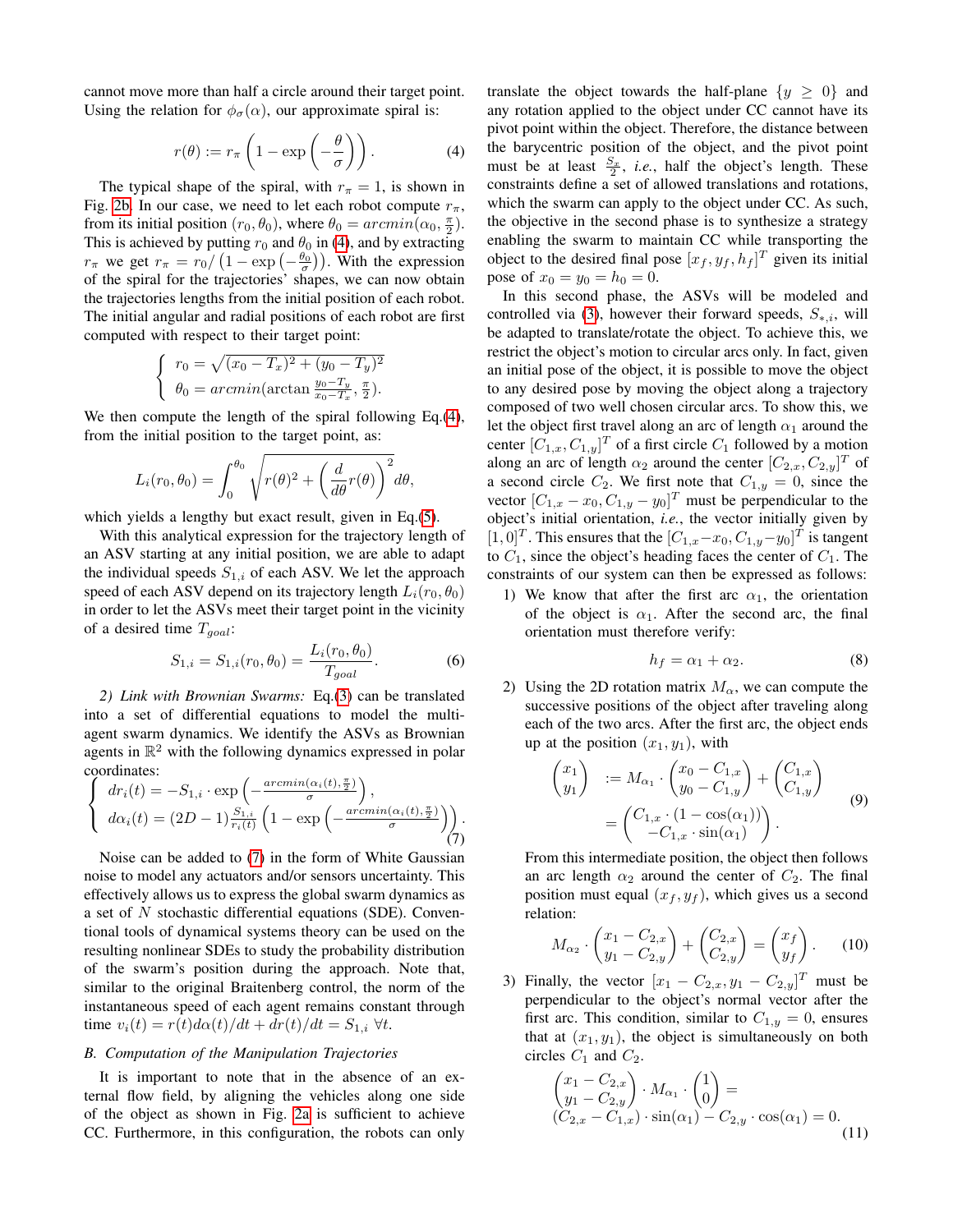<span id="page-3-1"></span>
$$
L_i(r_0, \theta_0) = r_0 \left( \frac{1}{e^{\theta_0/\sigma} - 1} + 1 \right) \left[ \left( 1 - \frac{\sigma^2 \log(\sqrt{\sigma^2 + 1} + 1)}{\sqrt{\sigma^2 + 1}} \right) - e^{-\frac{\theta_0}{\sigma}} \sqrt{\sigma^2 \left( e^{\theta_0/\sigma} - 1 \right)^2 + 1} + \frac{\sigma^2 \log \left( e^{-\frac{\theta_0}{\sigma}} \left( \sigma^2 (1 - e^{\theta_0/\sigma}) + \sqrt{\sigma^2 + 1} \sqrt{\sigma^2 (e^{\theta_0/\sigma} - 1)^2 + 1} + 1 \right) \right)}{\sqrt{\sigma^2 + 1}} - \sigma \sinh^{-1} \left( \sigma - \sigma e^{\theta_0/\sigma} \right) \right].
$$
\n(5)

With these 4 equations, and 5 variables  $\{\alpha_1, \alpha_2, C_{1,x}, C_{2,x}, C_{2,y}\}\$ , we are left with one degree of freedom. We choose to fix  $\alpha_1$ , and to compute the values of the other variables accordingly. After solving Eqs[\(8\)](#page-2-2)-[\(11\)](#page-2-3), with  $\alpha_1$  fixed, we end up with:

$$
\begin{cases}\n\alpha_2 = h_f - \alpha_1 \\
C_{1,x} = -\frac{1}{2}\csc\left(\frac{\alpha_1}{2}\right)\csc\left(\frac{\alpha_1 + \alpha_2}{2}\right)\left(x_f\cos\left(\alpha_1 + \frac{\alpha_2}{2}\right) + y_f\sin\left(\alpha_1 + \frac{\alpha_2}{2}\right)\right) \\
C_{2,x} = \frac{1}{2}\csc\left(\frac{\alpha_2}{2}\right)\csc\left(\frac{\alpha_1 + \alpha_2}{2}\right)\left(x_f\cos\left(\frac{\alpha_1}{2}\right) + \sin\left(\frac{\alpha_1}{2}\right)\left(y_f\cos(\alpha_1 + \alpha_2) - x_f\sin(\alpha_1 + \alpha_2)\right)\right) \\
C_{2,y} = \cos\left(\frac{\alpha_1}{2}\right)\csc\left(\frac{\alpha_2}{2}\right)\left(x_f\cos\left(\frac{\alpha_1 + \alpha_2}{2}\right) + y_f\sin\left(\frac{\alpha_1 + \alpha_2}{2}\right)\right)\n\end{cases}
$$
\n(12)

To avoid sharp corners in the resulting object trajectory, we must check for situations when the resulting trajectory exhibits a kink and correct  $\alpha_1$  accordingly:

$$
\tilde{\alpha}_1 := \begin{cases}\n\alpha_1 - 2\pi & \text{if sign}(\alpha_1) = \text{sign}(C_{1,x}), \\
\alpha_1 & \text{otherwise.} \n\end{cases}
$$
\n(13)

An example is shown in Fig. [3](#page-3-2) where an initial motion in the  $y > 0$  direction results in a kinked trajectory. Note that this does not change the final position  $(x_1, y_1)$  of the object after the first arc. Similarly, To ensure the trajectory is continuous at  $(x_1, y_1)$ , must also set  $\alpha_2$  accordingly. By resetting the reference frame of reference at the position  $(x_1, y_1)$  to the orientation  $\alpha_1$ :

$$
\begin{pmatrix} \tilde{C}_{2,x} \\ \tilde{C}_{2,y} \end{pmatrix} = M_{-\alpha_1} \cdot \begin{pmatrix} C_{2,x} - x_1 \\ C_{2,y} - y_1 \end{pmatrix}
$$

we can check that  $\alpha_2$  and  $\tilde{C}_{2,x}$  have the same sign and set  $\alpha_2$  accordingly:

<span id="page-3-3"></span>
$$
\tilde{\alpha}_2 := \begin{cases}\n\alpha_2 - 2\pi & \text{if sign}(\alpha_2) = \text{sign}(\tilde{C}_{2,x}), \\
\alpha_2 & \text{otherwise.} \n\end{cases}
$$
\n(14)

Fig. [3](#page-3-2) shows an incorrect trajectory corrected using this method, enabling us to obtain a smooth trajectory following only allowed translations/rotations under CC.



<span id="page-3-2"></span>Fig. 3. Example trajectory where  $\alpha_1$  must be corrected (left), and the corrected trajectory using Eq.[\(14\)](#page-3-3) (right). The initial and final states of the object are shown in black.

*1) Computation of the Pushing Speeds:* Once we find the centers of the circles  $C_1$  and  $C_2$  for an acceptable trajectory, we let the speed of each robot in the swarm depend on its distance to the center of the circle the object is traveling on. Let  $P(t) = {P<sub>x</sub>(t), P<sub>y</sub>(t)}$  be the instantaneous position of the barycenter of the caged object at time  $t$ , we let the speed of the robot i at time t be  $V_i(t) = S_2||X_i(t) - C||/||P(t) C\parallel$  where C denotes the center of the circle the object is currently traveling on, and  $\overline{S_2}$  is the desired average speed of the object along the trajectory. Robots switch from  $C = C_1$ to  $C = C_2$  when  $P(t) \approx (x_1, y_1)$  as given by [\(9\)](#page-2-4).

*Remark 1:* We note that the computed object transport trajectories are similar to Dubins paths for general nonholonomic vehicles with unicycle dynamics [9], [10]. Rather than trajectories composed of circular arcs of the same radii, our paths are composed of trajectories composed of two arcs of different radii. Additionally, the circular arc segments in optimal Dubins paths are dictated by the vehicle's smallest turning radius. In fluidic environments, it may be difficult to manipulate the object to achieve such a tight turning radius since this would require one of the end ASVs, *i.e.*, one of the ASVs caging the plank along its main axis, to serve as the rotational pivot. While this maneuver may be manageable for ground vehicles, it is generally much harder for surface marine vehicles. As such, we opt for computing our suboptimal trajectories rather than employ their optimal Dubins counterpart.

# IV. RESULTS

## <span id="page-3-0"></span>*A. Simulation Results*

To validate our collective transport strategy, we present two simulation scenarios with  $N = 4$  and  $N = 8$  robots as shown in Fig. [4](#page-4-0) and [5.](#page-4-1) In the simulation, we assume that the sum of the ASVs' weights is equal to the individual weight of the object being transported. This helps to synchronize the transport phase by preventing early arriving ASVs from being able to rotate the object too fast on their own. The push phase starts when the whole swarm has arrived at their assigned target points around the object. The approach speeds of the ASVs are computed to synchronize their arrival around  $T_{goal} = 30 s$ . The arc length around the first circle is selected to be  $\alpha_1 = 1$ , and the trajectory is computed in order to position the object at  $\{x_f, y_f, h_f\} = \{55, -95, 0.1\}.$ 

In our simulations, white Gaussian noise was added to each robot's pose at each timestep with a variance of 0.05 for each component. The vehicle speeds are computed using [\(3\)](#page-1-3) were updated at  $50 Hz$ . Fig. [4b](#page-4-2) shows the synchronized arrival of the ASVs around the object. Fig. [5](#page-4-1) shows the complete trajectories of a swarm of  $N = 8$  ASVs transporting an object for two different initial and final poses.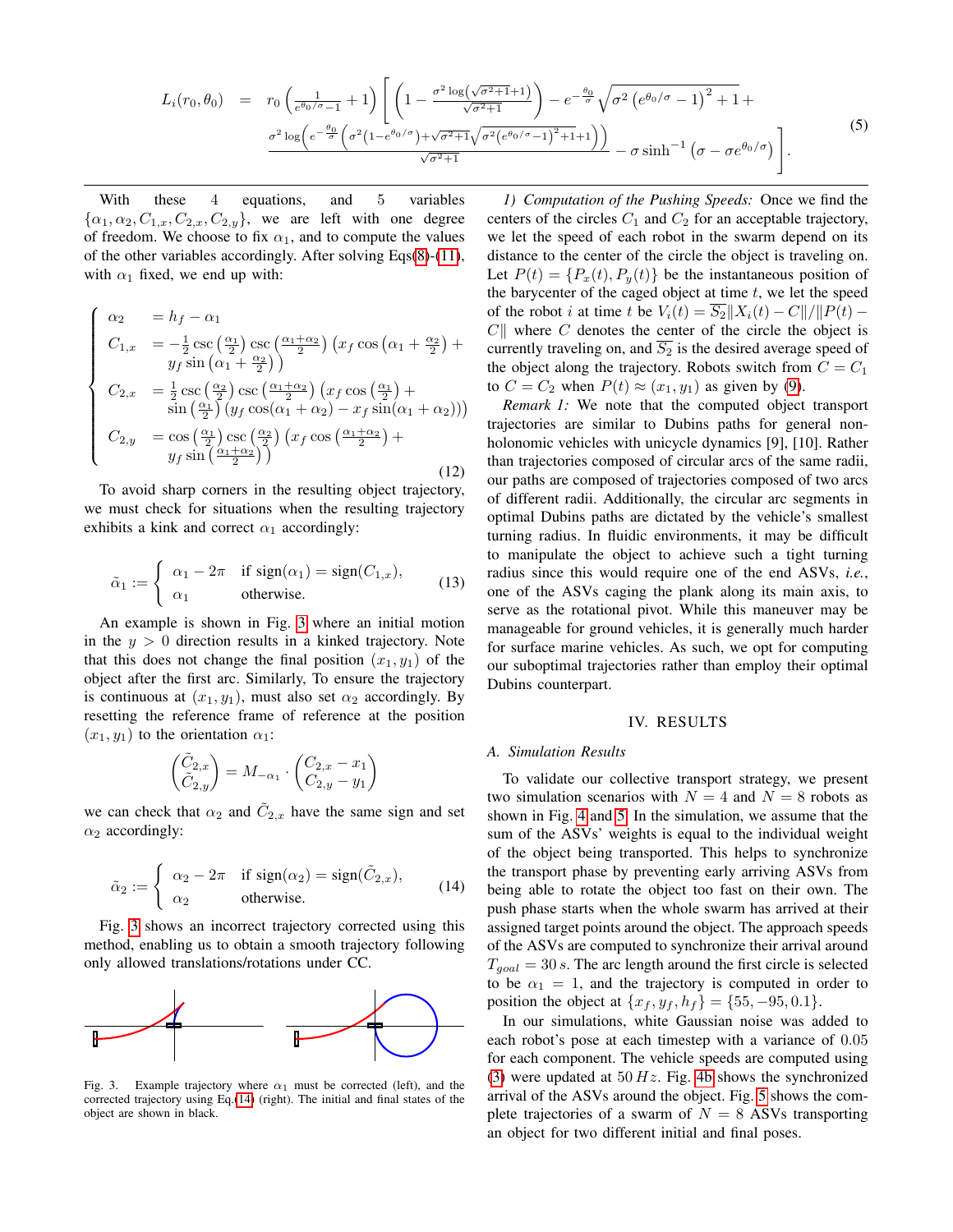

<span id="page-4-2"></span><span id="page-4-0"></span>Fig. 4. A swarm of  $N = 4$  ASVs (black dots) push the large object (black rectangle) towards the final position  $\{x_f, y_f, h_f\} = \{55, -95, 0.1\}$  (red rectangle) at different times during the simulation.



<span id="page-4-1"></span>Fig. 5. Complete trajectories of a swarm of  $N = 8$  ASVs (back dots), moving a object to its final position (red rectangle). The object is initially positioned at  $\{x_0, y_0, h_0\} = \{0, 0, 0\}$ . The two circles' centers, and the intermediate switching point, are depicted as black crosses.

### *B. Experimental Setup*

To experimentally validate our proposed strategy, we employ the multirobot Coherent Structure Testbed (mCoSTe). The mCoSTe is an indoor laboratory experimental testbed that consists of a  $3m \times 3m \times 1m$  flow tank and a fleet of micro-autonomous surface vehicles (mASVs). The mASVs are differential drive surface vehicles, approximately 12 cm long, equipped with a micro-controller board, XBee radio module, and an inertial measurement unit (IMU). Localization for the mASVs and the object being manipulated is provided by an external motion capture system.

The proposed collective transport strategy was validated using a team of  $N = 4$  mASVs. The object being transported is a 40  $cm \times 15$  cm rectangular foam plank with fins attached to the short ends to limit its movement along its main axis. Since the mASV propellers' rotation speeds cannot be linearly translated into a forward speed (as opposed to wheeled mobile robots), Eq.[\(2\)](#page-1-5) is used to control the vehicles' headings during the approach phase. During the approach and grasping phase, the optimal approach speed for each boat is updated at each iteration  $(dt = 0.1 s)$ , to synchronize the arrival of all the boats. The targets are re-assigned at each iteration to minimize the likelihood of collision between the vehicles. Target positions around the object are assigned to the nearest mASVs to minimize path crossings between the vehicles. The transport phase only starts when all the vehicles achieve CC around the plank.

Once CC is achieved, the desired final state of the object  $[x_f, y_f, h_f]^T$  is computed in the current body fixed frame of the object and the resulting transport trajectory is computed to move the object to the desired position under CC. In the transport phase, two of the pushing mASVs control the object's orientation along the computed trajectory to ensure the object faces the current circle center while the end vehicles cage the plank along its  $x$  axis and correct the object's motion if it deviates from its main axis. To account for the vehicles' and object's inertia, the vehicles stop prior to arriving at the goal position to ensure the object comes to a stop within range of the final desired pose. Since the object is held under CC, a stopping maneuver cannot be made by the vehicles to ensure the plank is stopped precisely on target. This is a consideration for future work.

## *C. Experimental Results*

Fig. [6](#page-5-1) presents snapshots of the vehicles' trajectories for an experimental run with  $N = 4$  ASVs. During this experimental run, the following values were used:

$$
\begin{cases}\n\sigma = 1 & T_{goal} = 80 s \\
\alpha_1 = 1 & \{x_f, y_f, h_f\} = \{55, -95, 0.1\}.\n\end{cases}
$$

The initial position of the mASVs (black dots) and the object (black rectangle) is shown in Fig. [6a,](#page-5-2) along with the targets along the object's side (colored crosses). Fig. [6b](#page-5-3) shows the vehicles arriving at their assigned target positions, stopping to synchronize and begin the transport phase. The final position and orientation of the object and its transport trajectory was computed from its current pose (red rectangle). The mASVs then started transporting the object while maintaining CC along the computed trajectory (Fig. [6c\)](#page-5-4). Once the final object position was within range  $(20 \, \text{cm})$ , the vehicles motors were turned off, letting the object drift to its final position (Fig. [6d\)](#page-5-5).

Fig. [7a-](#page-5-6)[7c](#page-5-7) present still frames of the experimental results shown in Fig. [6.](#page-5-1) We ran a series of experimental runs to test the repeatability of the considered control mechanism. The minimal distance from the object's center to the desired final position  $(x_f, y_f)$  was computed for each run, along with the angle error. The measured errors are illustrated in Fig. [7d,](#page-5-8) along with their respective mean over the 12 experiments. The mean distance error and its standard deviation was